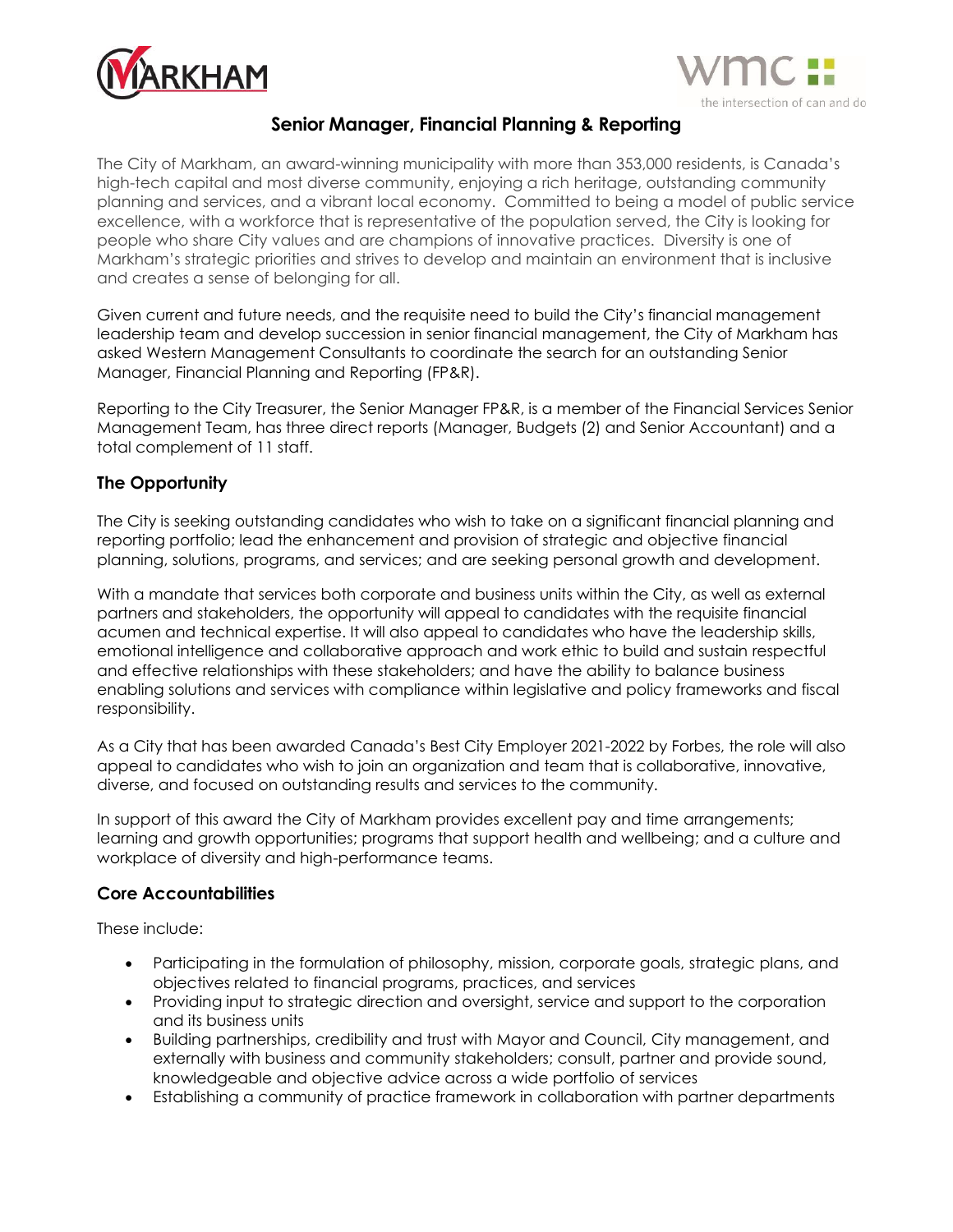



- Developing and coordinating, with Treasurer and other Directors, the preparation of corporate operating and capital budgets and forecasts including the preparation of budget working papers, price volume analysis, departmental salary and wage data, and activitybased costing data
- Coordinating the preparation of monthly and annual operational and capital activity reports and other reports and analysis as requested by Treasurer, Directors and Members of Council
- Developing, administering, and controlling all business unit /divisions budget, ensuring budget requests are consistent with operating objectives, while maintaining optimum costbenefit relationships
- Coordinating the external audit process including the evaluation of auditor performance
- Present to and provide advice and information to Council and Committees, and external partners and stakeholder as required
- Facilitating a culture of integrity, business acumen, client partnership, collaboration teamwork, continuous learning, and service excellence
- Developing business cases to support Corporate and Business unit needs
- Developing a vision and structure for the division, and building professional, engaged, team based and collaborative culture; and enhancing the capability and capacity of the department to deliver solutions and service
- Overseeing and ensuring compliance with legislative requirements

## **Qualifications, Knowledge, and Experience**

The successful candidate will have;

- A degree from a recognized university in Business, Finance, Accounting, or their related discipline. Current holder of a recognized professional accounting designation such as CPA or MBA
- A minimum of five years of successful and progressively more responsible management and leadership experience in a large, diversified public or private sector organization
- Experience with developing and engaging teams or professionals around common goals and culture, and building capability and capacity of the team to enhance solution and service provision
- Excellent acumen and the emotional intelligence to deal effectively with all levels of staff and government, elected officials, consultants, and public and will be politically astute
- The ability to effectively manage conflict that results from different agendas and priorities of stakeholders, and has a developed competency in tact, diplomacy, and persuasion
- The drive, resourcefulness, planning, and organisation required to deliver plans, budgets, solutions, business cases and services on time and under pressure of conflicting priorities.
- Thorough working knowledge of municipal finance, accounting, auditing principles and practice, and applicable legislation and regulations and a developed interest in and awareness of current social, economic, and political priorities
- Working experience with and knowledge of local government functions and responsibilities, provincial government, and associated agencies, as they relate to municipal finance responsibilities, and employee relations principals, practices, and applicable legislation
- Experience in dealing with auditors, provincial government officials, ratepayers, officials in other municipalities and the Region, regarding financial issues
- Excellent analytical, problem solving, research, report writing, and organizational skills.
- Ability to manage technological change and support others in this transition
- Excellent knowledge of personal computer hardware and software including spreadsheet applications, financial systems, and information management systems
- Strong customer service orientation and customer relationship management skills